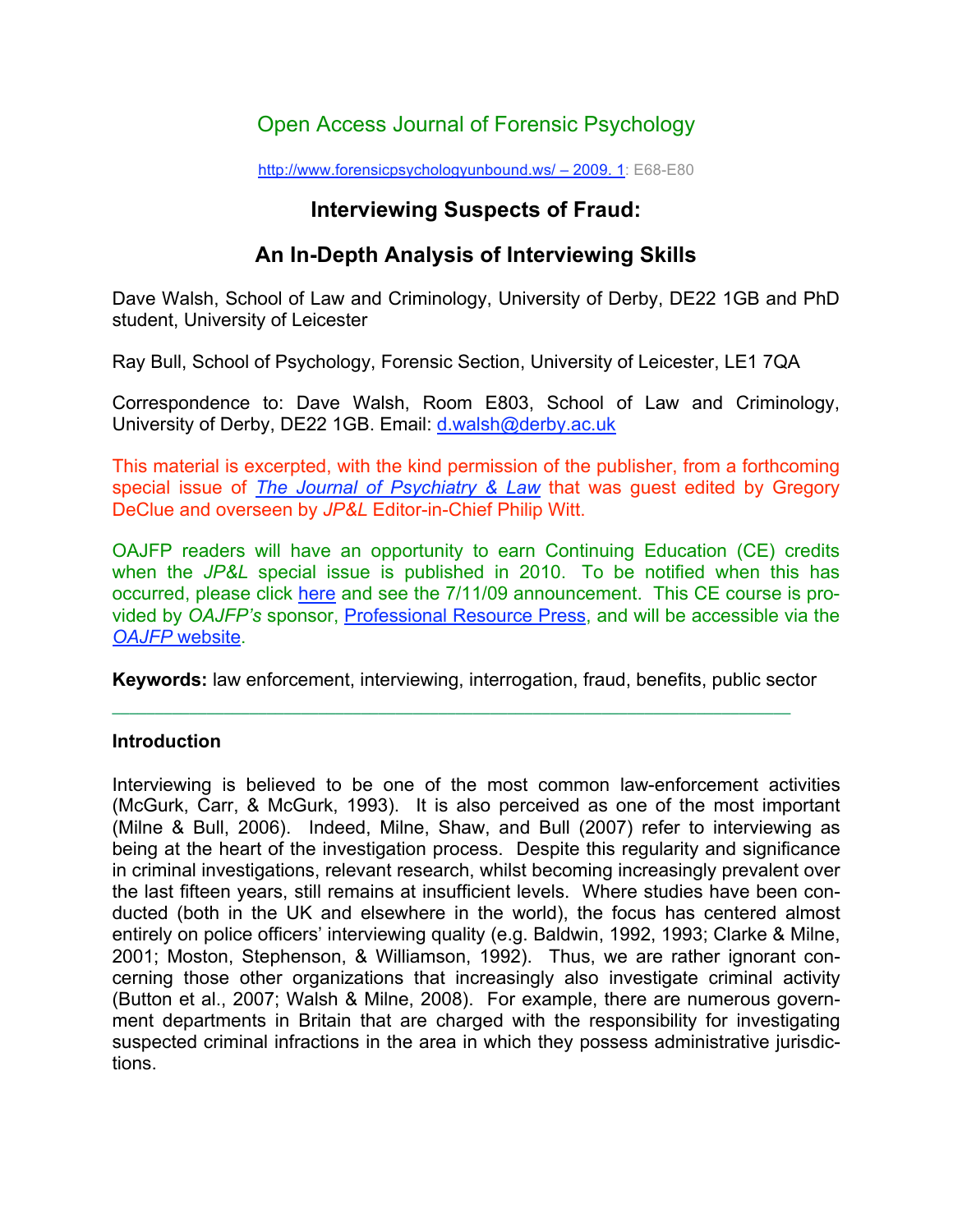For the purposes of this study, the area of social-security-benefit fraud was examined, since more sanctions (prosecutions, cautions, and other formal penalties) are conducted yearly in this domain in the UK than in all other official organizations combined (except for the police). For example, in the period 2001-2008, the number of sanctions delivered annually has been between 30,000-55,000 (Cook, 2006; Walsh & Milne, 2008; Department of Work & Pensions, 2008). These figures suggest that at least 100,000 formal interviews with suspects occur each year investigating approximately £0.8 billion benefit fraud (Department of Work & Pensions, 2008).

The two organizations accountable for payment of social-security benefit in the UK (and for safeguarding the propriety of the system) are, firstly, the Department of Work and Pensions (DWP), a central government department whose Fraud Investigation Service (FIS) conducts investigations into suspicions of false social-security benefit claims. These benefits range from payment to certain client groups such as the unemployed who are actively seeking work, those who cannot work because of their illness or disability, and those who head single-parent households. The other organization consists of the range of Local Authorities (LAs) throughout Britain, responsible for administration of Housing Benefit and Council Tax Benefit (the former relates to support for those on low incomes to help pay for rent for the property in which they live, whilst the latter concerns assistance with local taxation needed to help pay for services such as schools and the police, fire, and refuse collection services). Due to their regular overlapping responsibilities, encouragement is made, where applicable, for the two organizations to investigate alleged benefit frauds jointly in line with the Scampion Report's recommendations (1999). The current study set out to address the severe shortfall of research into this important area of criminal investigations.

#### **Situating the topic of interviewing skills in benefit-fraud investigations within the current literature**

As stated above, prior analysis of skills in the investigative interviewing of suspects has almost exclusively been perused through the lens of the police. However, Walsh and Milne (2008) conducted a study in which they found concerns with the standard of skills displayed in their sample of (tape-recorded) interviews conducted by FIS investigators (largely between 1999-2001). These authors expressed concerns regarding the lack of preparation, rapport, summarizing, and challenging of the suspect's account. Similarly, Shawyer (2006), in her smaller scale study of FIS practice, found deficiencies in rapport building and in interview closure. However, both these studies were undertaken during the time that FIS was introducing a large-scale national training program.

What emerged from the prior studies (see Milne & Bull, 1999) is that the coercive forms of suspect interviewing that were on occasion evident in police interviews in England and Wales prior to the introduction of the Police and Criminal Evidence Act 1984 had almost disappeared. However, following the introduction in the 1980s of PACE, accusatory yet submissive and inept approaches were found in studies conducted at the turn of the 1990s (e.g. Baldwin 1992, 1993; Moston, Stephenson & Williamson, 1992).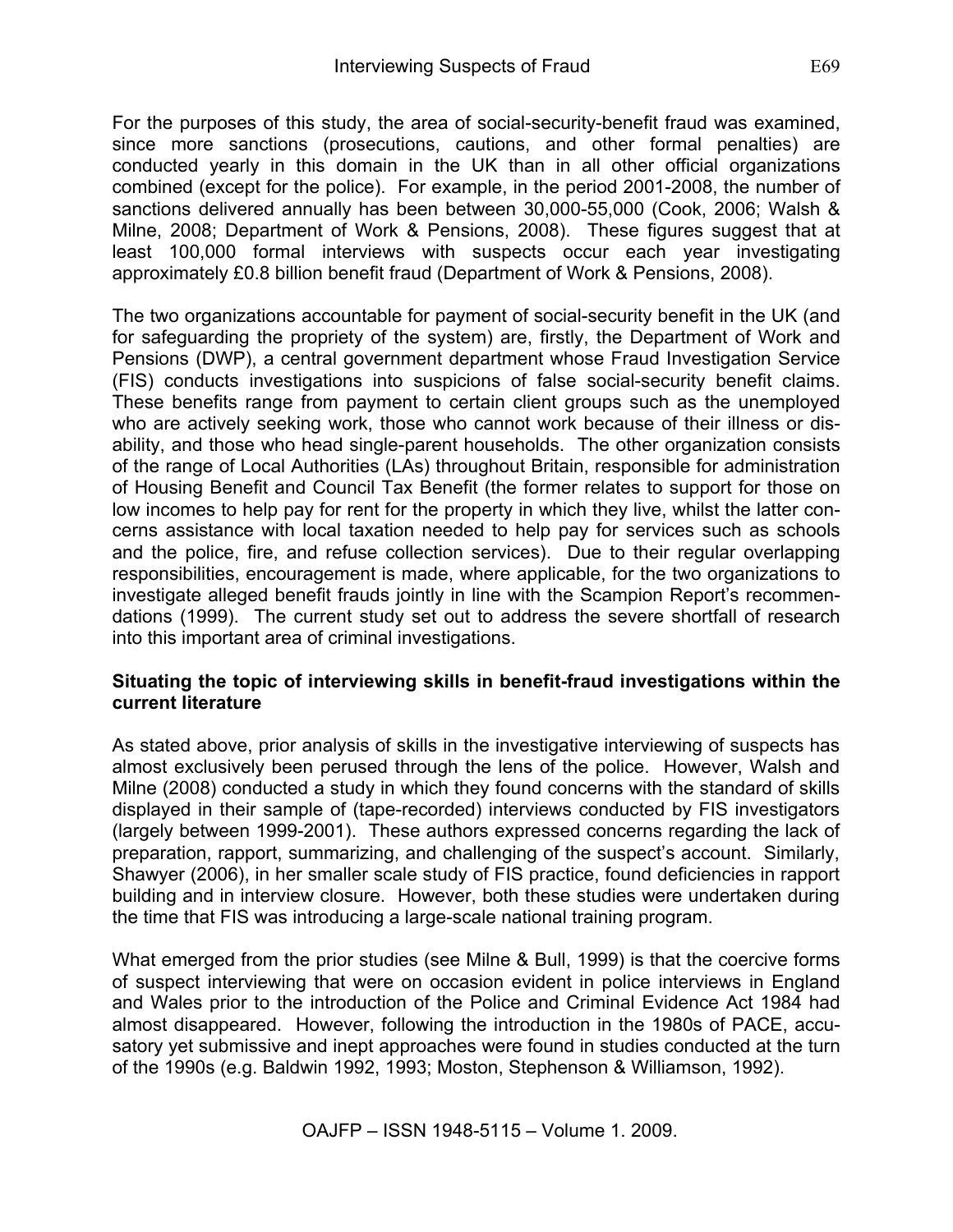Studies that have been conducted following the introduction of the PEACE model have generally observed better police interviewing styles (Bull & Cherryman, 1995; Bull & Soukara, 2008; Clarke & Milne, 2001; Griffiths & Milne, 2006; McGurk, Carr, & McGurk, 1993). Clarke and Milne's wide-ranging study revealed that problems persisted, though, in connection with insufficient preparation and planning, shortfalls in rapport building, and inadequate listening skills. Amongst their recommendations was to organize training into a "tiered approach," structured in accordance with the investigative duties that the officers normally carried out. This resulted, for example, in those investigators dealing with the more serious crimes receiving advanced interview training whilst those whose duties involved investigating "volume" crimes received just the basic training in the PEACE model.

In contrast to the growing literature in the area of police interviewing, there has been only very limited analysis of the interviewing skills in the organizations that are the subject of the present study. For example, Walsh and Milne's study of FIS interviewing skills (2008), undertaken during the roll-out of their training program, revealed that in regard to a number of assessed behavioral competencies, those investigators who had been trained significantly outstripped the performance of their untrained colleagues. This was particularly noted regarding (i) actively encouraging the suspect to talk freely, (ii) developing topics for further discussion, (iii) exploring information received from the suspect, (iv) dealing with difficulties in the interview, and (v) the employment of pauses and silences during the interview. However, regarding most of the behavioral competencies examined in Walsh and Milne's study (and indeed, in overall interviewing skills) it was found that training had not markedly improved performance. Moreover, Walsh and Milne found that 42% of investigators were still demonstrating no more than adequate interviewing skills even after training, suggesting that training alone is insufficient either to improve interviewing skills or to sustain any improvement where it occurs (see also Clarke & Milne, 2001; Lamb, Sternberg, Orbach, Hershkowitz, Horowitz, & Esplin, 2002a; Lamb, Sternberg, Orbach, Esplin, & Mitchell, 2002b; Powell, 2002).

In attempting to identify what are the more important skills in interviewing, recent research of police interviewing in England undertaken by Soukara, Bull, Vrij, Turner, and Cherryman (2008) analyzed which interviewing tactics were present in police interviews in which confessions occurred. While these authors could not pinpoint with certainty which tactics were influential (also see Bull & Soukara, 2008) disclosure of evidence was evident in all cases where confession occurred in their study. Soukara et al. did find, regardless of interview outcome, a predominance of ethical interviewing styles exhibited towards suspects. Enlarging upon this matter of interviewer attitude, Holmberg and Christianson (2002) found that prisoners who stated that they confessed during their police interviews reported that the interviewers had adopted a "humanitarian" approach (rather than a dominating approach which was found to be associated with resistance). Similarly, other authors have emphasized the importance of building rapport at the start of the interview as likely to be vital to the overall efficacy of interviews with suspects in creating the environment where the suspects feels more able to speak freely (Collins, Lincoln, & Frank, 2002; St Yves, 2006). Griffiths and Milne (2006) also noted that interviewers encouraged suspects to talk freely, creating opportunities for

OAJFP – ISSN 1948-5115 – Volume 1. 2009.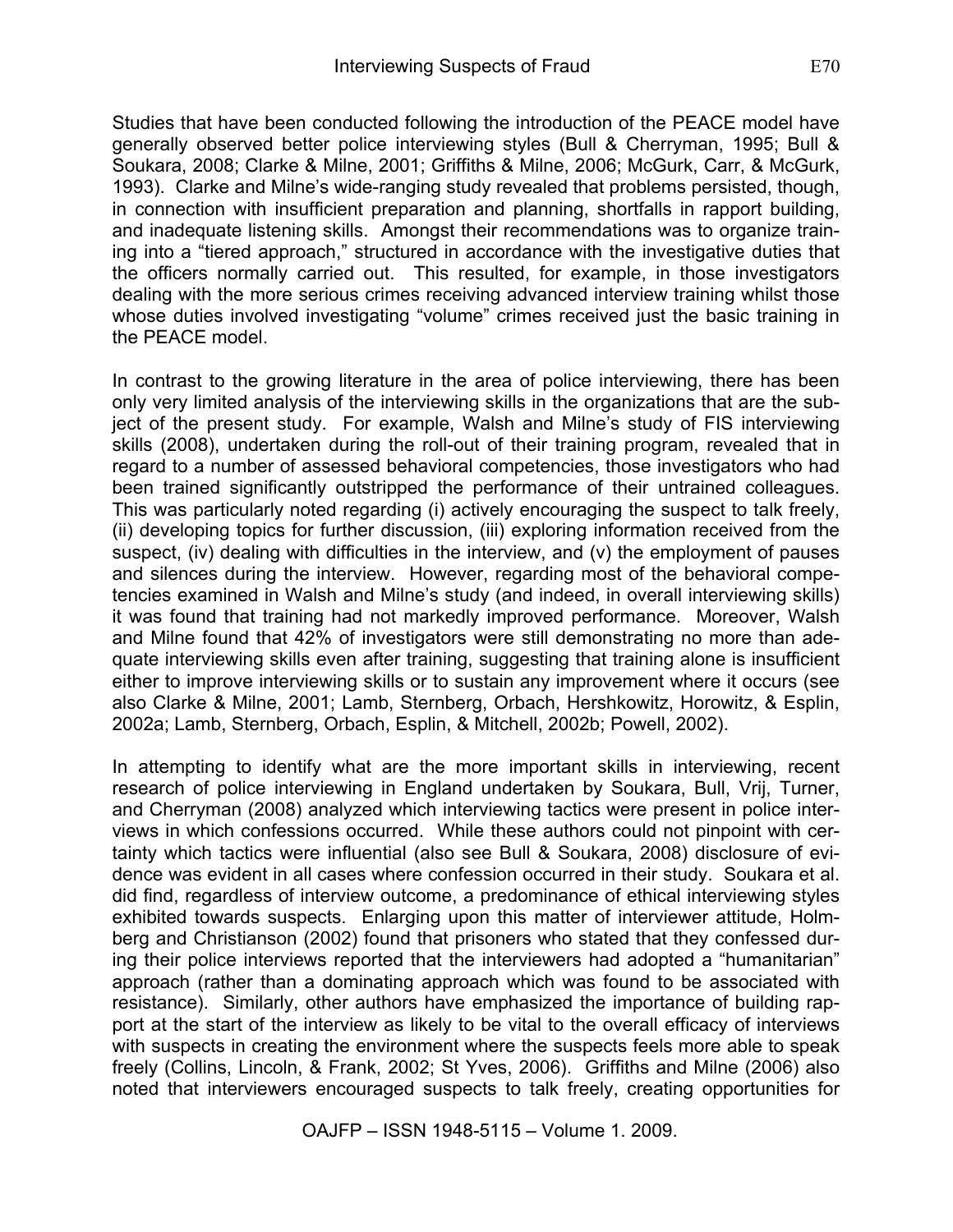increasingly probing questions to be asked when any identified inconsistencies in the suspect's story emerged. Other research (e.g. Colwell, Hiscock, & Memon, 2002; Colwell, Hiscock-Anisman, Memon, Taylor, & Prewett, in press) has shown that maintaining good communication in interviews leads to the increased possibility of deception being uncovered.

In light of the foregoing, and given the absence of substantial amounts of research into the matter of interviewing suspects by law-enforcement agencies other than the police, the present study was undertaken. A further aim was to explore whether the various practices observed in prior (police) research would also be evident in investigators of social-security-benefit fraud.

### **Method**

For this study, 142 interviews with suspects, conducted independently or jointly by FIS and LA investigators, were examined. See the full article in *The Journal of Psychiatry & Law* for details.

### **Key findings from the study**

**General.** Breaches of PACE were judged to have occurred in just seven percent (N= 10) of the sample. Clarke and Milne (2001) found a similar level of incidence in their pivotal study. Such infractions in the current study included (i) the questioning of other attendees (such as friends or relatives accompanying the suspect in the interview) even though these third parties had not been cautioned as to the implications of their incriminations thus rendering any of their statements inadmissible within the legal process, (ii) investigators attempting inducements to obtain admissions by suggesting that it was beneficial for the suspect to tell the truth, thereby implying that a confession would ameliorate any subsequent sanction meted out, (iii) one instance where an oppressive interviewing style was observed, and (iv) two other interviews in which continued questioning of suspects occurred after the allegation of wrongdoing had been put to the suspect (i.e. the point where questioning should have ceased as required by PACE).

See the full article in *The Journal of Psychiatry & Law* for detailed results.

#### **Discussion**

This study found particular concern regarding the mediocrity displayed by investigators when developing and, where necessary, challenging suspects' answers/accounts. Griffiths and Milne (2006) noted the advantages of carefully thought out questioning approaches in effective interview outcomes. In their study, providing encouragement for the suspect to supply an account before identifying any inconsistencies (with a series of increasingly probing questions) was seen as a particularly efficacious interview tool in uncovering possible wrongdoing. Recent research (Hartwig, Granhag, Strömwall, & Vrij, A., 2005; Hartwig, Granhag, Strömwall, & Kronkvist, 2006) has investigated the effects of "early" versus "late" revelations by interviewers of the evidence they have,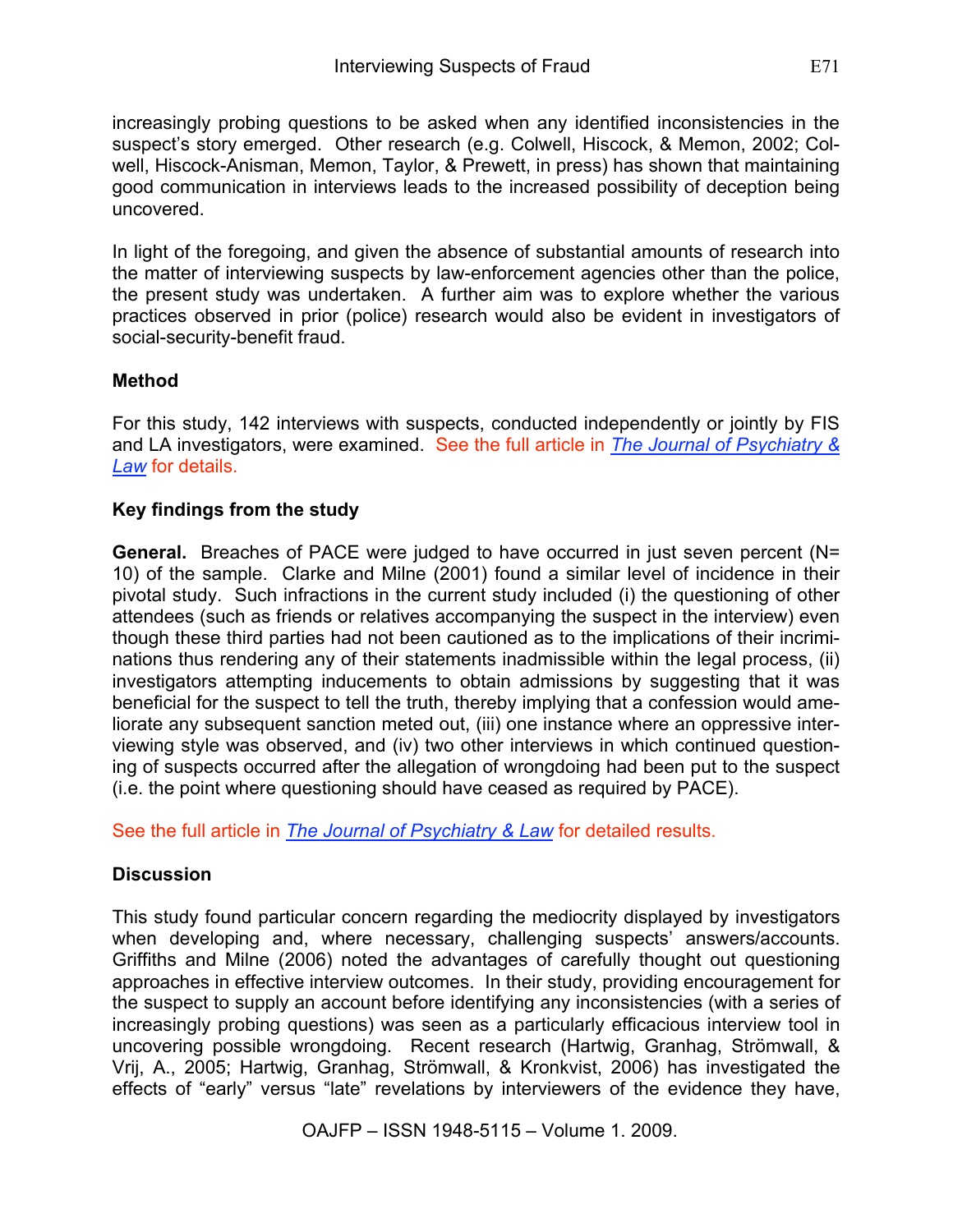whilst ongoing research at the University of Leicester is comparing the effects of "early," "late" and "gradual" evidence revelations.

In the most ineffective interviews in the present study, there was a rigidity in the questioning tactics (which we termed as the "questioning-by-numbers strategy"), where enquiries were made of the suspect in an apparent pre-determined format, which was continued regardless of the responses provided by the suspects. This shows that it is not enough simply to plan interviews. It is necessary to design them with such creative foresight to include consideration of the potential array of anticipated responses and, as a consequence, contemplate a flexible repertoire of questioning and evidencepresentation strategies that may better place the interviewer to (i) overcome resistance, (ii) expose any inconsistencies in the suspect's story, or (iii), where the suspect is innocent, supply confidence that the suspect's defenses have been tested as much as can reasonably be expected. Such rigidity is arguably necessary when attending to the legal and procedural interview requirements (such as supplying time, date, location, caution, QB1B, tape notice, and identifying all present). However, when flair and flexibility were required in the undertaking of many other interviewing skills, problems emerged.

An example of this seen in the study occurred in ensuring suspects' understanding of the caution. Whilst the caution was delivered mostly satisfactorily, aside from cursory enquiries, suspects' comprehension of its meaning was rarely tested. Several studies have repeatedly shown that almost all suspects fail to grasp the caution's meaning, particularly when its various components are delivered in a single "block" of information as in almost every interview in the current study (Clare & Gudjonsson, 1994; Clare, Gudjonsson & Harari, 1997; Fenner, Gudjonsson & Clare, 2002; Rock, 2007). Nor has the concerns over suspects' understanding their rights in interviews been ones insular to England and Wales, with consternation regarding the Miranda warnings also being voiced in the United States (Everington & Fulero, 1999; Grisso, 1998; Kassin & Nowick, 2004). The current study also found that several investigators do not fully understand the caution, either, once they depart from their scripts, recalling Baldwin's (1993) comment that the caution is often recited unthinkingly. However, more positively, the study did find only few breaches of PACE, with barely any oppressive questioning, maximization or minimization tactics being used (contrary to the recommendations of Inbau et al., 2001, but in line with what was found by Bull & Soukara, 2008). These findings seem to suggest that the PEACE model has encouraged a more ethical approach by investigators. On the other hand, it was frequently found in the current study that interviewers failed to ask why suspects did not want legal representation.

Concerns over shortfalls in imaginative-interviewing strategies were also characterized in several ineffective interviews, which were typified by premature evidence presentation to the suspect followed by investigators seeming to give up when confronted with denials (similar to the findings of Moston et al., 1992). Rapport building was mediocre, as often investigators spent little time in building up the relationship with the suspects before embarking on a series of questions. Such questioning provided inadequate scope for suspects to supply their own account at their own pace (and, thus,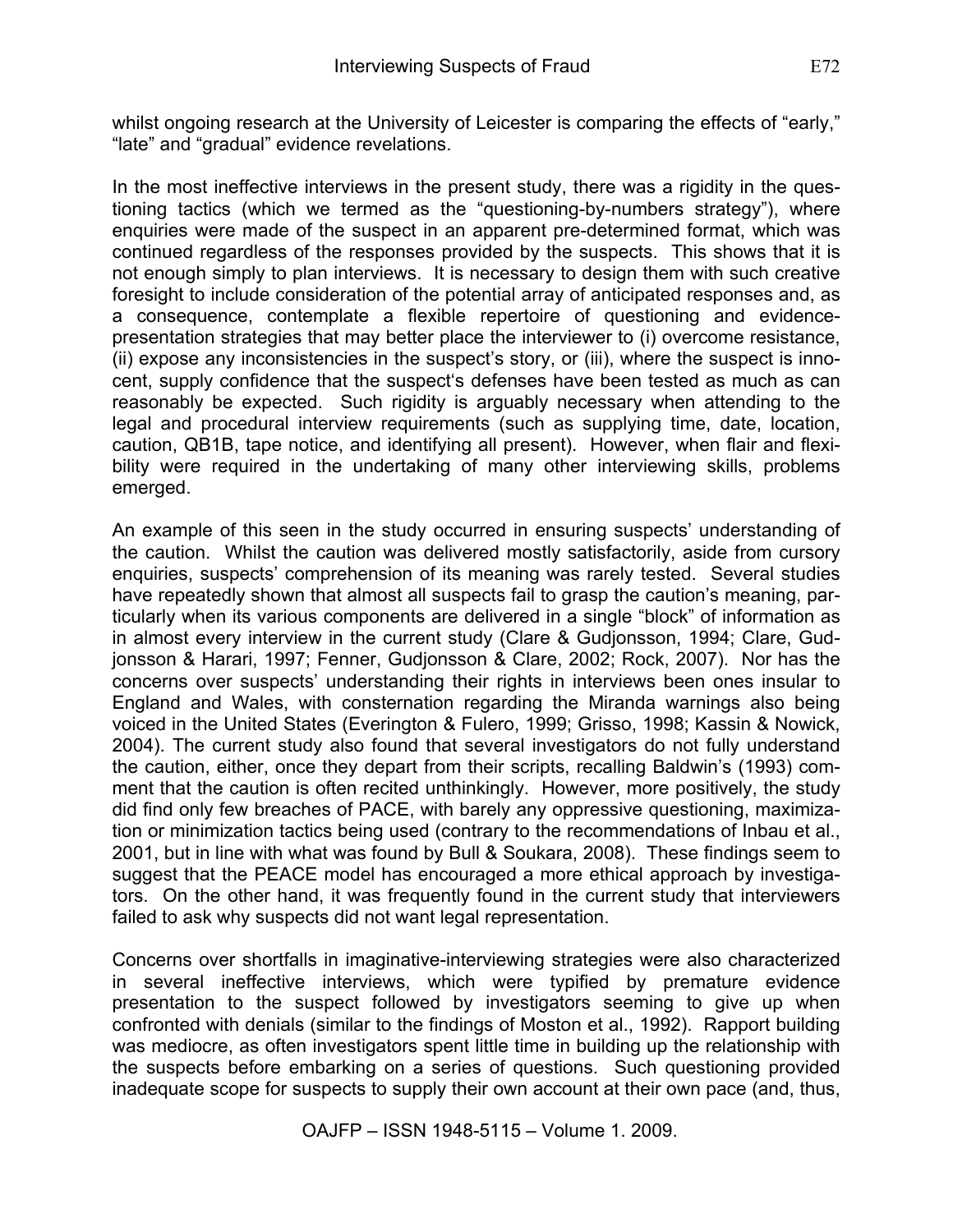reduced the opportunity for investigators to identify, clarify and challenge any inconsistencies in that account). Collins et al. (2002) found that an increased amount of correct information was received with what they called the "rapport" interviewing style compared to the other observed styles (which these authors describe as "neutral" or "abrupt"). Holmberg and Christiansen's (2002) study found that offenders felt that effective interviewers were those who had listened to them.

Other concerns included the observed ordinariness of the approaches in presenting items of evidence to the suspect and, indeed, the regular absence of a well-crafted interview structure, which led to investigators consistently underachieving when attempting to show to the suspect the combined strength of the evidence (and the frailties of any received defenses). This is an important point as prior research has shown that the (perception of the) evidence strength can be a key factor in the decision to confess (Kebbell, Hurren, & Roberts, 2006; Moston et al., 1992).

One way of demonstrating the collective weight of evidence is by summarizing throughout the interview. The competencies regarding approaches to this task were assessed in the current study as amongst the poorest demonstrated. This competency can display common understanding between the investigator and the suspect and demonstrate active listening, which can encourage further information (Hargie & Dickson, 2004; Milne & Bull, 1999). Moreover, as Rackham (2003) points out, summarizing helps highlight any contradictions and gaps, assisting the interviewer to devise subsequent questioning strategies (whilst allowing a momentary reprieve from the high cognitive load that hampers interviewers when constantly questioning). Continuing this theme, the absence of intermittent summarizing was also a missed opportunity to demonstrate, by recapitulation, the collective strength of many individual items of evidence already presented separately to the suspect. As mentioned above, the skilful disclosure of evidence by the interviewer may well be important in moving suspects from denial to admission (Bull & Soukara, 2008: Kebbell et al., 2006). Final summaries can also allow provision for bringing the interview to an appropriate closure (Albert & Kessler, 1976).

The poor displays regarding summarizing were therefore another crucial weakness in the interviewers.

There were also concerns regarding other matters. For example, the revealed evidence often failed to uncover flaws in the suspect's story. This failure was caused, it is argued, not only by inadequate preparation (manifest in largely ineffective questioning strategies, as noted above) but also by shortfalls in investigative activity (i.e., evidence gathering) *before* the interview. Only limited evidence was presented in many cases, which could reflect that investigators are interviewing far too early in the investigation process, probably either as a result of not envisaging potential defenses and/or due to guilt presumption (Stephenson & Moston, 1994; Walsh & Milne, 2007). (It is also possible that after due investigation, the exhibited evidence is the totality of the investigative case and therefore some interviews take place as a sort of "fishing expedition" as the evidence gathered is not, in sum, particularly strong.)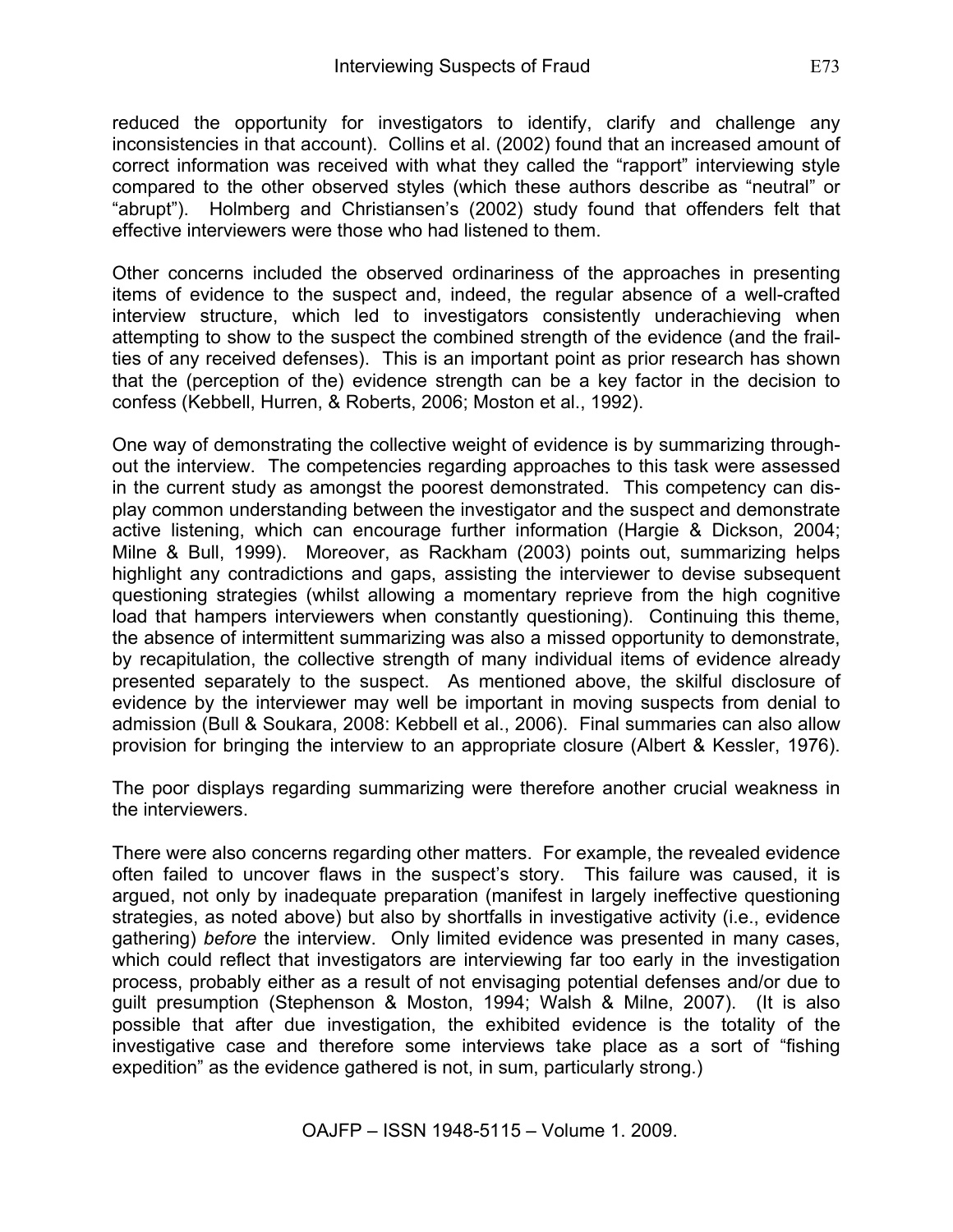Whichever of these two possible scenarios apply, it is felt that that the underlying belief of investigators is an optimistic notion that the suspect, once presented with the evidence they have, will openly admit guilt. This pre-supposition of guilt by interviewers, despite being aware of the shortfalls in evidential strength, is also what Mortimer (1994) found in her police research (see also Mortimer & Shepherd, 1999). Our findings could be a result of the legacy of the simpler interviews where culpability is openly and quickly acknowledged by the suspect without too much intervention from the investigator. However, in more complex fraud interviews (including cases where resistance occurs) the frailties of such an approach quickly become obvious, with investigators unsure of what to do in the face of denials other than proceeding to repeat questions, often in the vain hope that at some point the suspect would capitulate and confess (see Milne & Bull, 1999 for a review of prior research on this "accusatory" style).

When examining those interviews conducted jointly by both DWP and LA investigators, a few exemplary examples of interviewing (and indeed co-working) were apparent. However, in the less effective cases such interviews could be described more as "disassociate" than "joint" where, at worst, in the poorer examples, it was as if the "second" investigator present seemed unaware of what the other investigator had just asked.

The closure phase was, by some margin, the area in need of greatest improvement. Despite the findings of Walsh and Milne (2007) as to what investigators *said* were the important components of this phase (i.e., summarizing the interview, asking for any additional comments, informing what would happen next, and leaving the suspect with a professional image of the interviewer), these were rarely manifest. Comments received verbally by the first author from investigators, in regard to informing the suspects of the next steps after the interview, are that the options available are too complex to state on tape and so are stated at length off tape. Whilst this provides some comfort that suspects are being told of what might happen next, their omission from the tapes provides no certainty as to whether this is being undertaken effectively or whether it is understood by the suspect. This approach also provides no safeguard for investigators against accusations that any subsequent admissions in later interviewers were caused by conversations off tape which, either through oppression or inducement, were alleged to have persuaded the suspects to discontinue their earlier denials of offending.

The importance of training and subsequent supervision/refresher training in improving subsequent performance has been revealed by Lamb et al. (2002b). For many investigators, it has been some years since their original training and the findings from this study suggest that refresher training, focusing entirely on the advanced skills required in the more challenging interviews, is now overdue. It is particularly concerning that some of the weaknesses found in this study mirror findings (more than fifteen years prior) revealed in earlier police studies that were undertaken *prior* to the introduction of the PEACE model.

The current study found many behavioral competencies that were poorer than police performance found in Clarke and Milne's (2001) study. Given that the findings of Clarke and Milne's study were mediocre enough to prompt the British police to adopt revised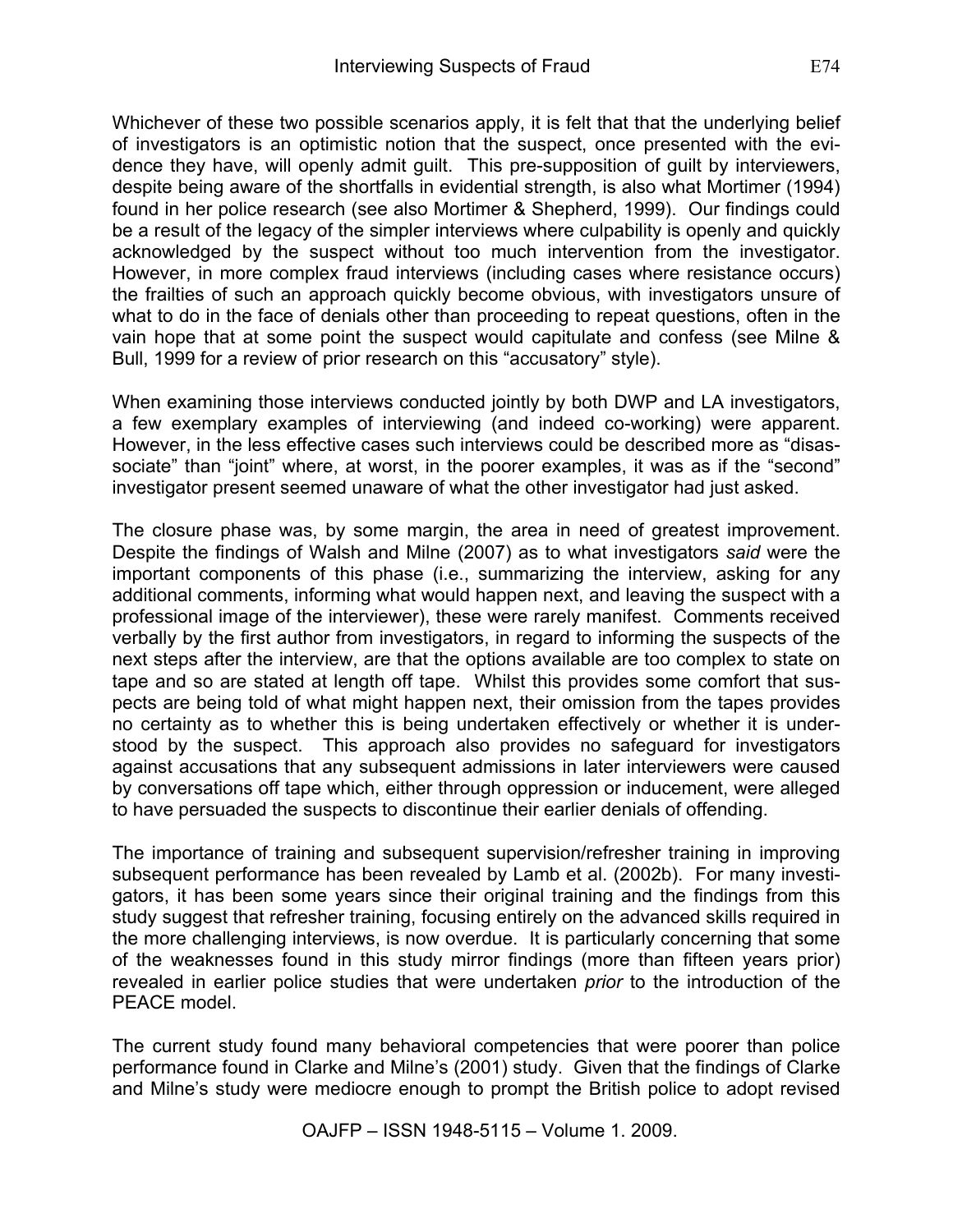approaches to training and supervision of interviews (which have now been integrated into the highly promising Professionalizing Investigations Program, or PIP), it is argued that the urgency to review benefit-fraud investigations is even more keenly warranted in light of this unfavorable comparison. Interestingly, some progressive local authorities have invested in "advanced-interviewing courses" which have been felt by their managers to have bolstered interviewing performance (for example, personal communication, Rosenbloom, 2007). Curiously, FIS investigators were also invited on these courses but their senior managers were reported to have declined the opportunity for their staff to attend.

Factors such as case characteristics/complexity, suspects' antecedents, and interviewer experience were not taken into account in the present study as this was intended as a snapshot of skills actually displayed in practice. The sample was somewhat skewed towards the more difficult interviews, given that the tapes were deliberately requested to be of not less than fifteen minutes duration and therefore probably contained the more demanding of benefit-fraud interviews. This study, therefore, may be seen as unrepresentative of typical interview samples of benefit-fraud investigations. However, it is contended that any sample which contains the more demanding interviews is better positioned to show what skills the investigators are fully capable of, particularly in the Account phase, than a sample which contains suspects who tend to admit swiftly to their wrongdoing.

Our future research on the interviewing of suspects of fraud will be examining whether there is any association between better performance and outcomes. We will also conduct an examination of the final phase of the PEACE model (Evaluation) to determine if there is any causal linkage between the mediocre performance seen in this study and investigators' (and their superiors') approaches to evaluating interviews. This barely researched phase of the PEACE framework is supposed to be the basis from which investigators can improve their interviewing techniques. Our future research will be examining if, and how effectively, this task is undertaken by conducting a survey of investigation professionals. Moreover, where investigators have undergone the "advanced-interviewing training" mentioned above, we will examine whether this training has had any significantly beneficial impact on interviewing performance. Additionally, future research will include an examination both of interviewer tactics (see Bull & Soukara, 2008) and a conversational analysis of interviews (see Haworth, 2006; Hill, 2003) in order to identify what is said and done in interviews that moves suspects from denial to admission.

While Bull and Soukara found a number of tactics present in interviews containing confessions (e.g. disclosure of evidence, usage of open, leading and repetitive questions, emphasizing contradictions, positive confrontation, and challenging the suspect's account), their research did not measure actual skills levels of these tactics (just the extent to which they were used in the interview). Our forthcoming studies therefore will also be considering how effectively interviewers undertake those tactics and will also incorporate measurements of the strength of evidence, not included in Bull and Sou-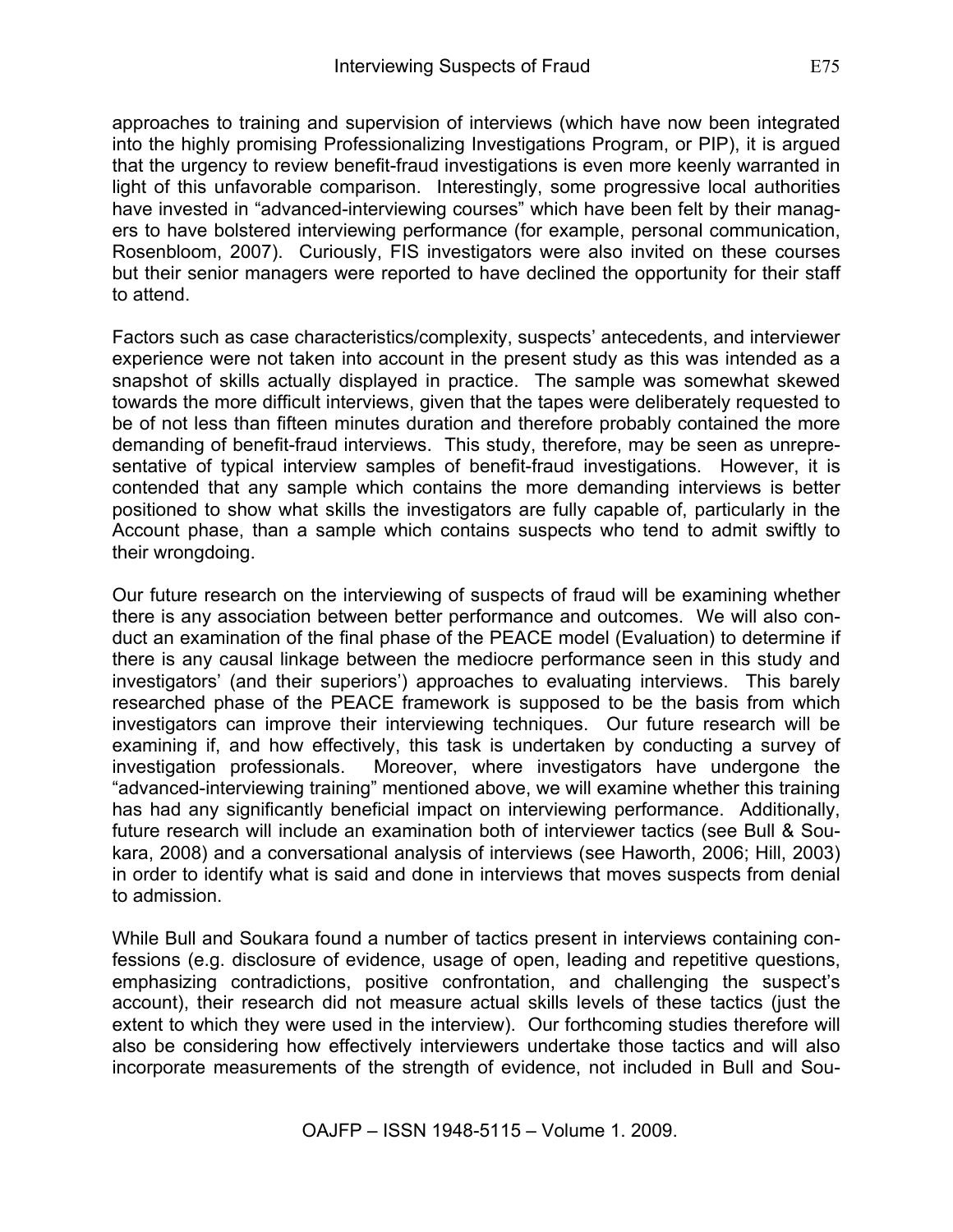kara's research, but found elsewhere to be influential when suspects admit wrongdoing (e.g., Kebbell et al., 2006; Moston et al., 1992).

In summary, the current study found that all but one of the 34 interviewer behaviors fell below the expected PEACE standard. Thus, skilled interviewing by benefit-fraud investigators is rare.

#### **References**

- Albert, S., & Kessler, S. (1976). Processes for ending social encounters. *Journal of the theory of social behaviour* 6, 147-170.
- Baldwin, J. (1992). *Preparing records of taped interview.* London: HMSO.
- Baldwin, J. (1993). Police interview techniques: Establishing truth or proof? *British Journal of Criminology, 33*, 325-351.
- Bartley, S. H., & Chute, E. (1947). *Fatigue and impairment in man.* New York: McGraw-Hill.
- Benefit Fraud Inspectorate. Reports of BFI inspections available at http://www.dwp.gov.uk/publications/bfi/bfi-reports.asp accessed on numerous occasions from November, 2004 to February, 2005.
- Bills, A. G. (1937). Fatigue in mental work. *Physiological Review, 17,* 436–453.
- Bull. R., & Cherryman, J. (1995). *Helping to identify skills gaps in specialist investigative interviewing*. London: Home Office.
- Bull, R., & Milne, R. (2004). Attempts to improve police interviewing of suspects In G. D. Lassiter (Ed.), *Interrogations, confessions and entrapment* (pp. 181-196). New York: Kluwer/Plenum.
- Bull, R., & Soukara, S. (2008). 'A set of studies of what really happens in police interviews'. In G. D. Lassiter and C. Meissner (Eds.): *Interrogations and confessions: Current research, practice and policy.* Washington, DC: American Psychological Association.
- Button, M., Johnston, L., Frimpong, K., & Smith, G. (2007) New directions in policing fraud: The emergence of the counter fraud specialist in the United Kingdom. *International Journal of the Sociology of Law*, 35, 192–208.
- Cherryman, J., & Bull, R. (2001). Police Officers' Perceptions of Specialist Investigative Skills. *International Journal of Police Science and Management, 3,* 199 – 212.

Cialdini, R. (1993). *Influence: Science and practice*. New York: Harper Collins.

OAJFP – ISSN 1948-5115 – Volume 1. 2009.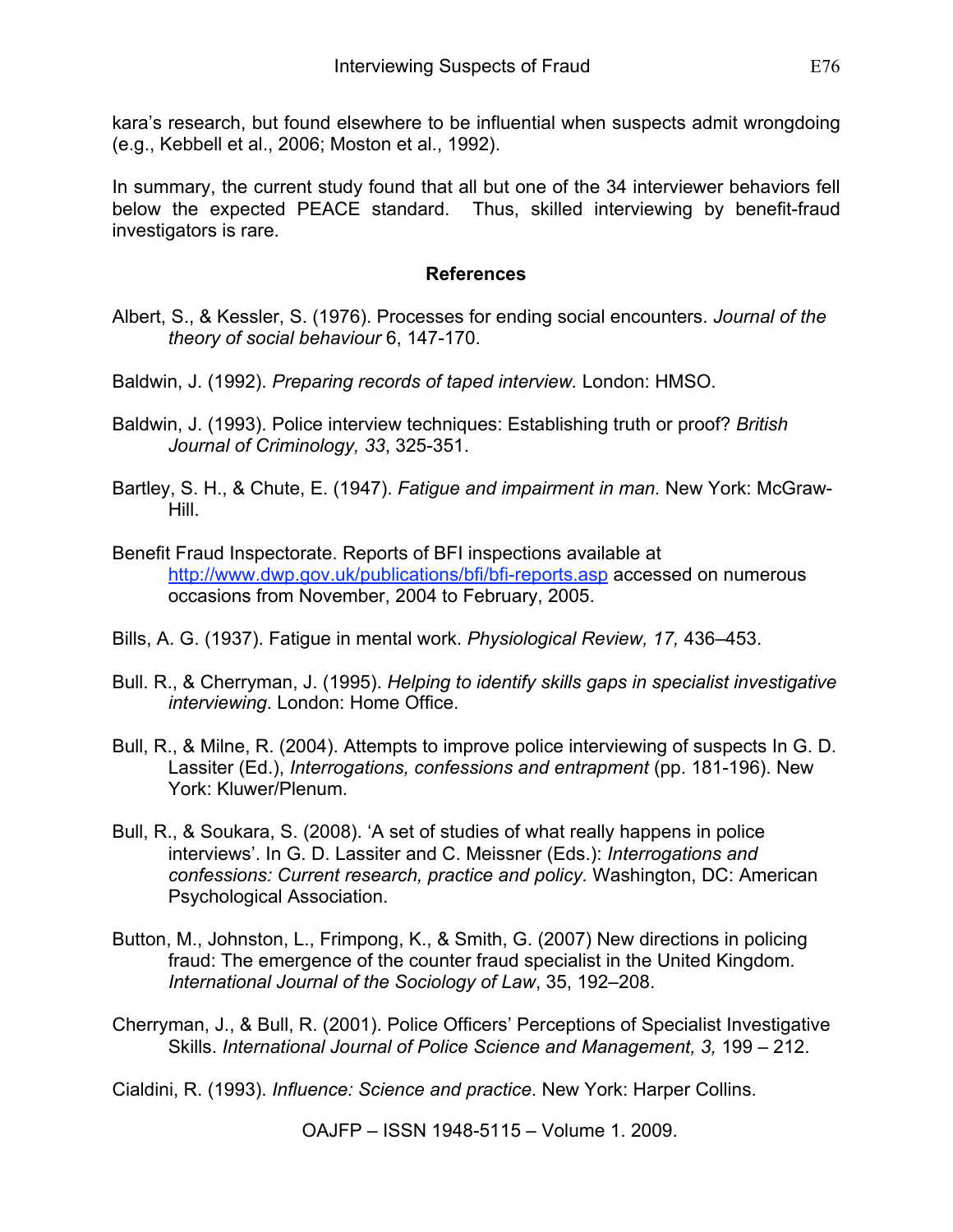- Clare, I. C. H., Gudjonsson, G. H., & Harari, P. M. (1998) Understanding of the current police caution (England and Wales). *Journal of Community and Applied Social Psychology, Vol. 8, 5.* 323–329.
- Clarke, C., & Milne, R. (2001). *National evaluation of the PEACE investigative interviewing course.* Police Research Award Scheme Report No. PRAS/149. London: Home Office.
- Collins, R., Lincoln, R., & Frank, M. G. (2002). The effect of rapport in forensic interviewing. *Psychiatry, Psychology and Law, 9,* 69-78.
- Colwell, K., Hiscock, C. K., & Memon, A. (2002). Interviewing techniques and the assessment of statement credibility. *Applied Cognitive Psychology, 16,* 287–300.
- Colwell, K., Hiscock-Anisman, C. K., Memon, A., Taylor, L., & Prewett, J. (in press). Assessment Criteria Indicative of Deception (ACID): An integrated system of investigative interviewing and detecting deception. *Journal of Investigative Psychology and Offender Profiling*.
- Cook, D. (2006). *Criminal and social justice*. London: Sage.
- Cramer, D., & Howitt, D. (2004). The Sage dictionary of statistics. London: Sage.
- Department of Work and Pensions. (2005). *Reducing fraud in the benefit system*. London: Crown Copyright.
- Everington, C., & Fulero, S. M. (1999). Competence to confess: Measuring understanding and suggestibility of defendants with mental retardation. *Mental Retardation*, *37,* 212–220.
- Fenner, S., Gudjonsson, G. H., & Clare, I. C. H. (2002). Understanding of the current police caution (England and Wales) among suspects in police detention. *Journal of Community & Applied Social Psychology, 12,* 83–93.
- Griffiths, A. & Milne, R. (2006). Will it all end in tiers? Police interviews with suspects in Britain. In T. Williamson, (Ed.), *Investigative interviewing: Rights, research and regulation* (pp. 167-189). Cullompton: Willan.
- Gudjonsson, G. H. (2003). *The psychology of interrogations and confessions.*  Chichester: Wiley.
- Gudjonsson G. H., & Clare I. C. H. (1994). The proposed new police caution (England & Wales): How easy is it to understand? *Expert Evidence, 3,* 109–112.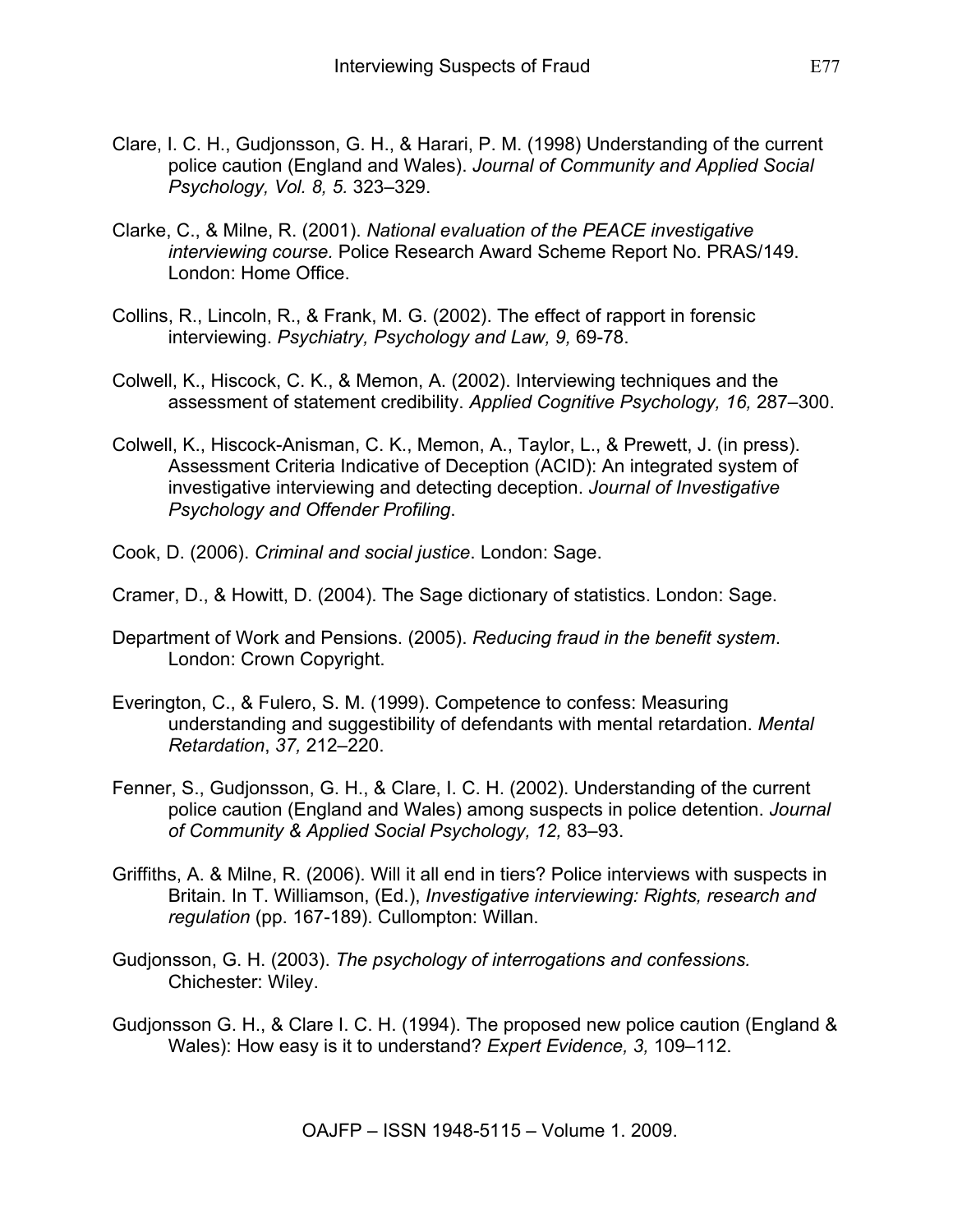- Hargie, O., & Dickson, D. (2004). *Skilled interpersonal communication: Research, theory and practice*. London: Routledge.
- Hartwig, M., Granhag, P.A., Strömwall, L.A., & Vrij, A. (2005). Detecting deception via strategic disclosure of evidence. *Law and Human Behavior,* 29, 469-484*.*
- Hartwig, M, Granhag, P.A., Strömwall, L.A., & Kronkvist, O. (2006). Strategic use of evidence during police interviews: When training to detect deception works. *Law and Human Behavior, 30, 603-619.*
- Haworth, K. (2006). The dynamics of power and resistance in police interview discourse. *Discourse and Society, 17,* 739-759.
- Hill, M. D. (2003). The identification of the source of critical details in confessions. *Forensic Linguistics, 10,* 23-61.
- Holmberg U., & Christianson, S. (2002). Murderers' and sexual offenders' experiences of police interviews and their inclination to admit or deny crimes*. Behavioral Sciences and the Law, 20,* 31-45.
- Inbau, F. E., Reid, J., Buckley, J.P., & Jayne, B. C. (2001). *Criminal interrogations and confessions.* (*Fourth edition*). Gaithersburg: Aspen.
- Kassin, S. M., Goldstein, C. J., & Savitsky, K. (2003). Behavioral confirmation in the interrogation room: On the dangers of presuming guilt. *Law and Human Behavior, 27*, 187-203.
- Kassin, S. M., & Norwick, R.J. (2004). Why people waive their Miranda rights: The power of innocence. *Law and Human Behavior, 28,* 211-221.
- Kebbell, M. Hurren, E. J., & Roberts, S. (2006). Mock-suspects' decisions to confess: The accuracy of eyewitness evidence is critical. *Applied Cognitive Psychology, 20,* 477-486.
- Lamb , M . E . , Sternberg , K. J., Orbach, Y., Esplin, P. W., & Mitchell, S. (2002a). Is ongoing feedback necessary to maintain the quality of investigative interviews with allegedly abused children? *Applied Developmental Science, 6*, 35–41.
- Lamb, M. E., Sternberg, K. J., Orbach, Y., Hershkowitz, I., Horowitz, D., & Esplin, P. W. (2002b). The effects of intensive training and ongoing supervision on the quality of investigative interviews with alleged sex abuse victims. *Applied Developmental Science, 6,* 114-125.
- McGurk, B., Carr, J., & McGurk, D. (1993). *Investigative interviewing courses for police officers: An evaluation*. Police Research Series: Paper No. 4. London: Home Office.

OAJFP – ISSN 1948-5115 – Volume 1. 2009.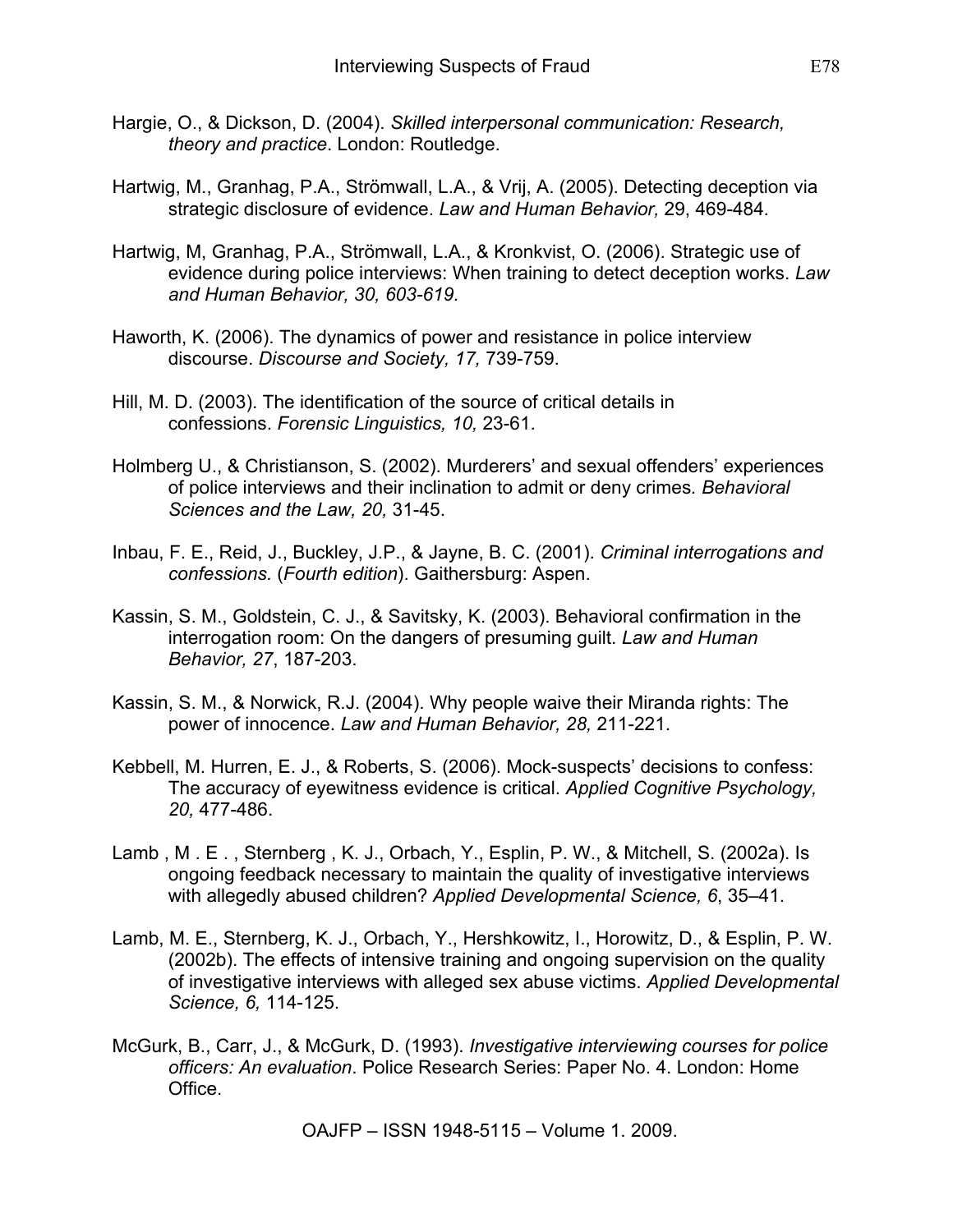- Mednick, S. C., Nakayama, K., Cantero, J. L., Atienza, M., Levin, A. A., Pathak, N., & Stickgold, R. (2002). The restorative effect of naps on perceptual deterioration. *Nature Neuroscience, 5*, 677–681.
- Memon, A., Vrij, A., & Bull, R. (2003). *Psychology and law: Truthfulness, accuracy and credibility. (Second Edition).* Chichester: Wiley.
- Milne, R., & Bull, R. (1999). *Investigative interviewing: Psychology and practice*. Chichester: Wiley.
- Milne, R., & Bull, R. (2006). Interviewing victims of crime, including children and people with intellectual disabilities in M. R. Kebbell and G. M. Davies (Eds.) *Practical psychology for forensic investigations* (pp. 7-23). Chichester: Wiley.
- Milne, R., Shaw, G. & Bull, R. (2007). Investigative interviewing: The role of research. In D. Carson, R. Milne, F. Pakes, K. Shalev, & A. Shawyer, (Eds.) *Applying psychology to criminal justice* (pp. 65-80)*.* Chichester: Wiley.
- Mortimer, A. (1994). *Cognitive processes underlying police investigative interviewing behaviour.* Unpublished PhD thesis. University of Portsmouth.
- Mortimer, A., & Shepherd, E. (1999). Frames of mind: Schemata guiding cognition and conduct in the interviewing of suspected offenders. In A. Memon & R. Bull (Eds.), *Handbook of the psychology of interviewing (pp. 293-315).* Chichester: Wiley.
- Moston, S., Stephenson, G. M., & Williamson, T. (1992). The effects of case characteristics on suspect behaviour during police questioning. *British Journal of Criminology, 32,* 23-40.
- Poffenberger, A. T. (1928). The effects of continuous work upon output and feelings. *Journal of Applied Psychology, 12,* 459–467.
- Powell, M. (2002) Specialist training in investigative and evidential interviewing: Is it having any effect on the behaviour of professionals in the field? *Psychiatry, Psychology and Law*, *9,* pp. 44-55.
- Rackham, N. (2003). The behavior of successful negotiators in R. Lewicki, D. Saunders, J. Minton and B. Barry (eds.) *Negotiation: readings, exercises and cases (pp. 169-181).* New York: McGraw-Hill.
- Rock, F. (2007). *Communicating rights*. London: Palgrave Macmillan.
- Rosenbloom, J. (2007). Head of Fraud Investigations of the Local Authorities*,* in the UK and Chair of the Counter Fraud Professional Accreditation Board, Institute of